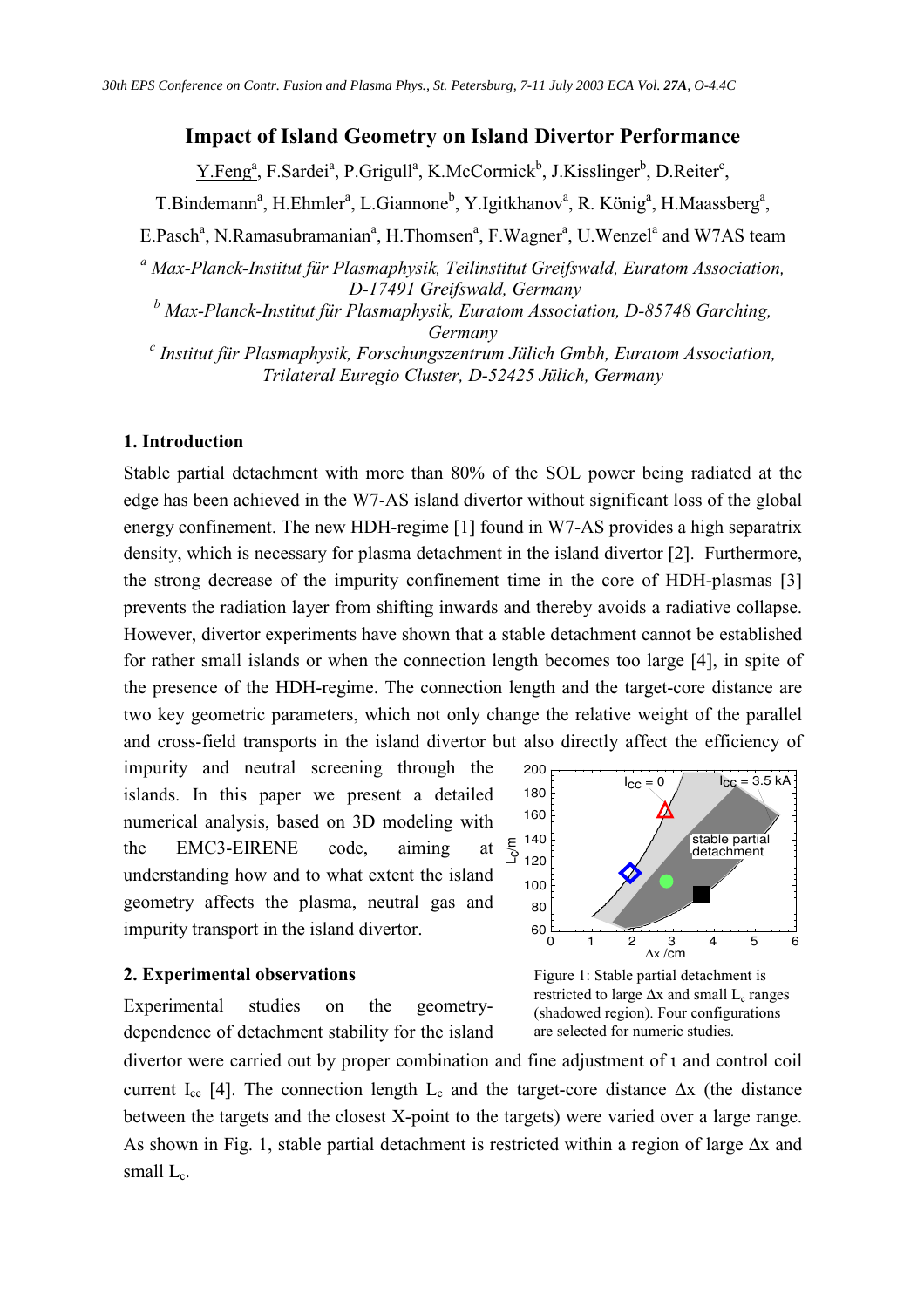## **3. Simulation results**

In the numeric studies the two geometric parameters  $L_c$  and  $\Delta x$  are varied separately through appropriate choice of four configurations as shown in Fig. 1. Cross-field transport  $\sum_{n=1}^{\infty}$ coefficients are kept fixed through all the  $\frac{1}{e^{\frac{1}{2}}}$ computations. Carbon released from the divertor plates through sputtering processes is considered to be the only impurity species, with the yield being linearly coupled with the recycling flux. With a fixed SOL power  $P_{sol}$  detachment is achieved in the simulations by increasing the



Figure 2: Carbon radiation normalized to  $P_{sol}$  as a function of  $n_{es}$  and configuration.

separatrix density  $n_{es}$ . Then,  $n_{es}$  is further increased in small steps until the radiation zone shifts into the core. Figure 2 shows the dependence of carbon radiation on n<sub>es</sub> for the four selected configurations. With decreasing ∆x or enlarging L<sub>c</sub>, the detachment transition shifts to higher densities and the detachment range becomes smaller. Note that both a smaller  $\Delta x$  and a larger L<sub>c</sub> will increase the weight of cross-field transport.

When detachment occurs the radiation layer detaches from the divertor plates and shifts towards the X-points located just in front of the targets, independent of the configuration selected. Around this X-point the magnetic field lines have the largest radial expansion, which minimizes the cross-field heat transport and thereby favors a radiation condensation. With increasing plasma density, however, the radiation distribution in the island SOL for different configurations develops in two different ways. Two typical radiation patterns are identified as shown in Fig. 3. For the two stable configurations (larger islands and smaller  $L_c$ , see Fig.1), the radiation zone gradually shifts poloidally away from the divertor region to the X-points located on the inboard side of the torus. When  $n_{es}$ 



Figure 3: Two typical radiation patterns are identified by the code.

Left: Inboard side radiation for large ∆x and small  $L_c$ 

Right: Divertor radiation for small ∆x or large  $L_c$ 

increases further, the radiation zone extends poloidally to form a radiation belt on the high-field side. At the same time, the radiation belt shifts inwards and finally moves into the confinement region. In contrast, the small  $\Delta x$  or the large L<sub>c</sub> for the two unstable configurations leads to an intensive and strongly localized radiation in the divertor region. Increasing the plasma density causes a much faster inward shift of the radiation zone to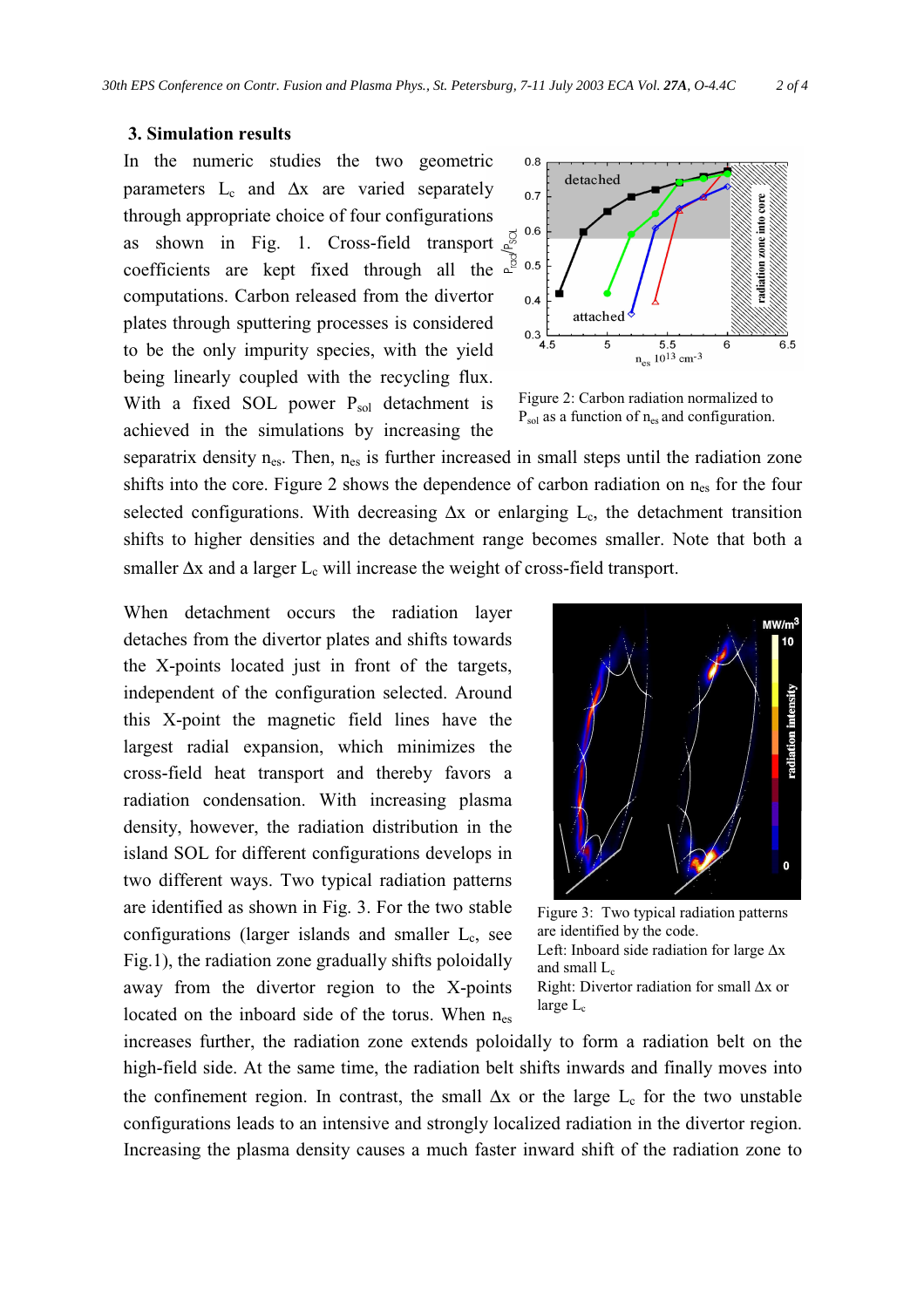touch the closed region than for the inboard side radiation case. Once the radiation zone moves into the core, however, the radiation zone shifts to the inboard side to form a radiation pattern which is almost identical to the first case.

Experiment data for stable detachments are consistent with the inboard side radiation picture. After transition to a stable detachment, both He-beam spectrometer viewing a upper divertor region [5] and the bolometer viewing a lower one [6] show a reduction of CIII emission and carbon radiation in the divertor region, although the global carbon radiation jumps to a higher level. Furthermore, at detachment, the divertor plate thermography shows a local hot spot remaining on the divertor plate segments which are magnetically connected to the outside of the torus, being an evidence for the inboard side radiation [4].

The evolution of the radiation zone in the island divertor is similar to that of Marfes observed in tokamaks, especially for the divertor radiation case. Nevertheless, whereas an X-point Marfe in a tokamak may be stable and can be maintained over a certain density range, a stable detachment related to the divertor radiation picture in the W7-AS island divertor has not yet been established. The reason for this will be discussed in the following section.

### **4. Detachment instability driven by neutrals**

Divertor radiation lowers the temperature in the recycling zone. As a consequence, the islands become too cold to stop the recycling neutrals. The strong influence of the

radiation location on neutral screening efficiency can be clearly seen in Fig. 4. For the divertor radiation case the neutral penetration flux into the core,  $\Gamma_{\text{rc}}$  which is normalized to  $\Gamma_{\text{NBI}}$  of a power of 2 MW, becomes much more sensitive to  $n_{es}$  and  $P_{sol}$  than for the inboard side radiation case. This means that a small change of n<sub>es</sub> or P<sub>sol</sub> can lead to a drastic change of  $\Gamma_{\text{rc}}$ and thereby introduces strong perturbation to the particle balance in the core. In fact, such a perturbation comes from the edge as the plasma changes its state from attach- to detachment.



Figure 4: Neutral gas penetration flux into the core as a function of  $n_{es}$ ,  $P_{sol}$  and configuration calculated by the 3D code.

Once the transition occurs,  $\Gamma_{\text{rc}}$  suddenly increases. Because of the density screening effect of the HDH plasma (high density and flat profile), the penetrating neutrals are deposited in the edge region just inside the separatrix, leading to a local rise of density before the particles spread out in the core after a relatively longer time scale characterizing the core transport. This process can be described by the perturbation equation: